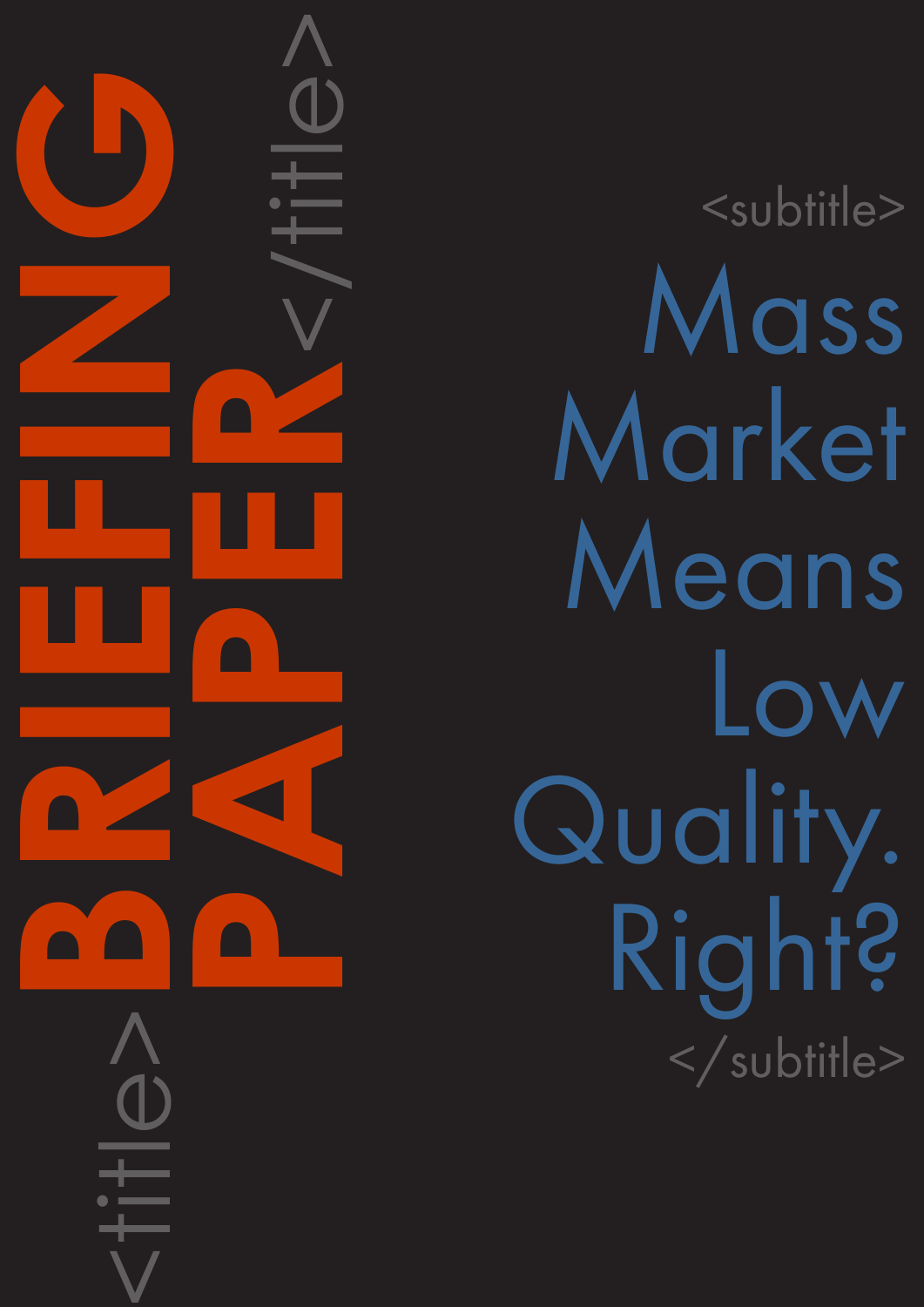# CAPDM Ltd. CAPDM Ltd.

### Introduction *Wrong!*

One comment we have heard many times over the years is 'that on-line distance programmes are generally addressing a mass market need therefore they must be of low quality'.

This is a *non sequitur*. The very fact that many distance programmes are aimed at a mass market suggests strongly that they have to be of a very high quality in order to be able to satisfy the exacting needs that market. Anyone who has ever launched a low quality product into the market knows that it stands or falls on its level of quality and fitness for purpose, and generally falls.

An earlier Briefing Paper (*'Treat students as distance learners'*) highlighted the fact that many distance programmes have actually benefited their students from a fresh design, a holistic development strategy and delivery potential to improve the overall student experience. Quality is vital and there are at least four areas where it is crucial to address the needs of a mass market, and where this quality is really felt:

- 1. Pedagogical & curriculum design;
- 2. Learning architectures and delivery;
- 3. Information architectures and content management;
- 4. Integrated administration systems.

The above comment tends to be made by people who have not looked at the distance offerings around today, and who are tainted by a belief that 'distance is bad'. In a sense this is odd because there have been many good distance programmes around for very many years, not least from the Open University which has been offering programmes and content of undoubted quality for many years. Many professional associations, too, have continued the development of their quality education services into the distance and on-line market.

There is some truth to the comment, though, particularly in those establishments who develop 'e-learning' programmes in an *ad hoc*, individually subjective, non-strategic manner often driven by the capabilities (or lack of them) of the delivery technologies

We were, perhaps naively, surprised to find out that a number of our UK universities do not have any institutionally-wide accepted Teaching & Learning strategies. Ironically the one issue that is causing most institutions to actually devise such strategies is 'e-learning' (though, more precisely, the development of distance and/or on-line courses). The story is better in the professional associations, who seem to have a tighter rein on the approach to their learning services.

Whichever approach is taken it is a fact that there is **more course planning** taking place than before. This is not limited to simply limited to what types of materials will be used, but expanded to include how much and what types of interactivity will engage learners with materials and tutors. There is also a drive to include more constructivist and behaviorist approaches in distance programmes, to ensure that students add to what they already know by applying what they are learning and to provide students with materials through they might explore and understand key concepts.

It is less of a surprise, therefore, that pedagogical and curriculum design – in higher education at least – is a hot topic. There is a lot of choice – constructivism, communities of practice and collaboration – examples of didactic and behaviourist approaches to learning. There is also a vast amount of learning theory underpinning developments, but what is most important is that a better articulation of different pedagogical processes, and their mapping onto tools and techniques, leads to a practical pedagogic approach and subsequent implementations.

A number of accepted approaches can be taken, each requiring an attention to detail in order to ensure that quality results:

- •User-centred where users must become involved in the design process somewhere. It is important here that the chosen design works well with a variety of users, and that their input be continually solicited to assist in course maintenance and revision.
- •Design-centred where tutors should be actively involved in the process to suggest the nature of the materials, the mode of operation and the level of interactivity between students and tutors. It is perhaps dangerous to reply solely on the tutors to do this as they tend not to be technical, or even learning, specialists in this area, and it is also not uncommon to find universities and professional associations using outside vendors to provide materials and structures.
- •Teacher-centred -- a design centered on a teacher's preferences with respect to materials and activities. Teachers, however, often maintain the educational orientation that is most familiar or comfortable for them, which is not necessarily the most effective for distance and/or on-line delivery which tends to require comprehensive and consistently structured materials, of high quality and rich variety.
- •Learner-centred while it is generally accepted that there is no single model for on-line distance learning, a safe bet for a 'best' approach might be learner-centric, where students' preferences are the determining factors in the overall design. This implies that tutors and/or materials developers need to consider students first in course and curriculum design, if only to ensure that they offer a degree of choice in the delivery to allow the student to make best personal use of the materials within their study patterns.

Of course, it can be argued that this level of thought and planning has always gone into curriculum and programme design, but it would be wrong to deny

Pedagogical & curriculum design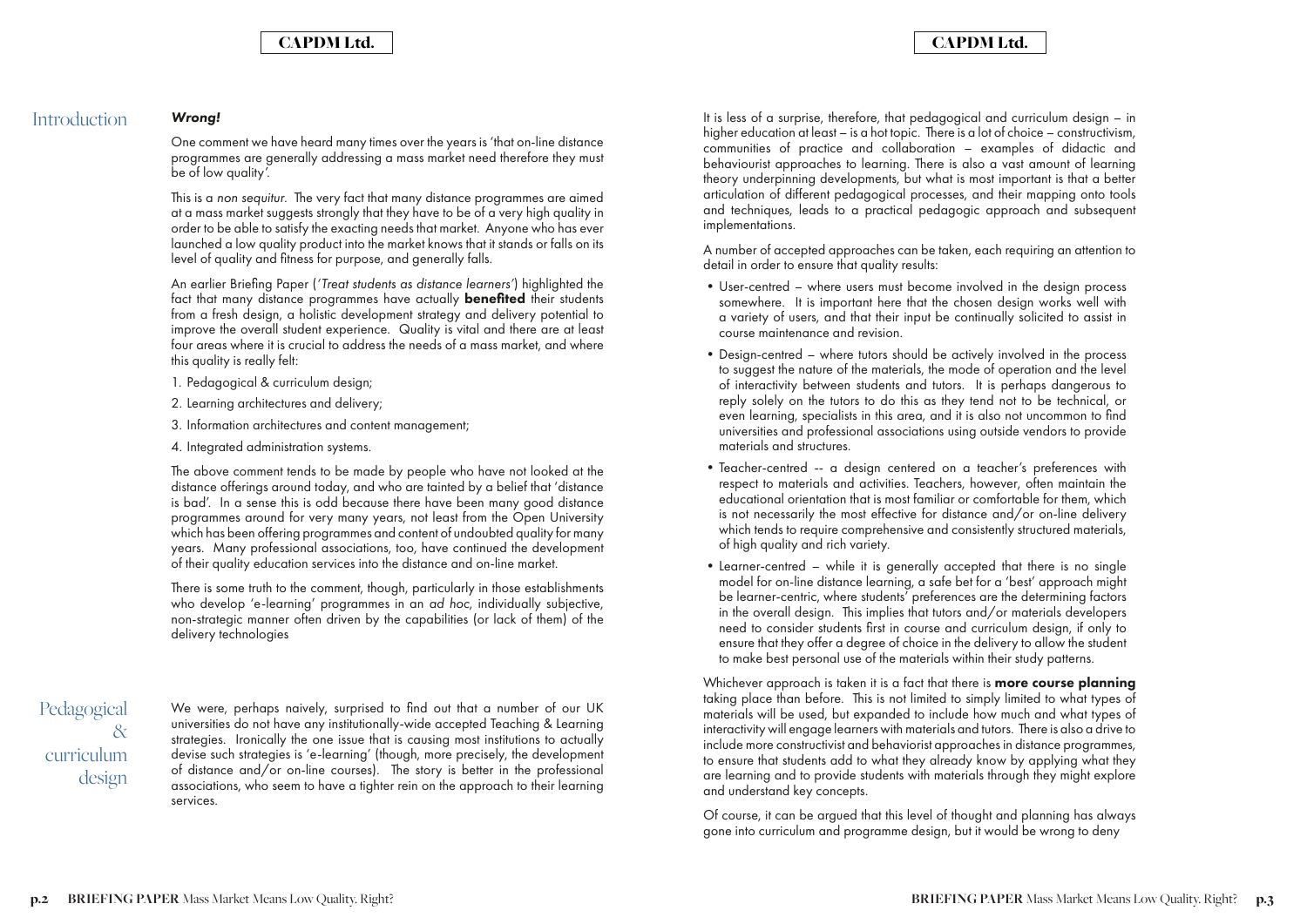# **Learning** architectures

## CAPDM Ltd. CAPDM Ltd.

that the enhanced visibility offered by distance and on-line learning, and that the more exacting requirements of off-campus students, has not accelerated this process. In one university where we worked there was a very good document on Curriculum Design but when we designed the on-line distance MBA programme we suspect we were one of the first parties to really read this guide and use it.

Course and curriculum design must reflect the students' progression through a series of carefully created and monitored learning experiences. This is an essential for mass market delivery and acceptance, but it should also be a quality measure taken by all programmes.

E-learning – a term with a potentially very wide definition – is carried out in every learning institution today, often developing content that is **instructional** (for building skills and capabilities) or even **informational** (delivering information) in nature. Most e-learning falls into the latter category typically using text, graphics, audio and some interactivity (e.g. in on-line testing) to engage users, but generally not involving decision-making, simulations, blended learning, or other techniques which are important in the development of developing new skills. Indeed many uses of e-learning equate to using the institutional VLE as a glorified 'file store' on which to post Word and PDF files and PowerPoint slides. There are many such tools around today that support a 'rapid e-learning', or publishing, model but with ease of development comes a potential lack of focus – focus on the fitness of the content over its eye-catching form.

These Briefing Papers are not intended to market CAPDM the company, but they can mention the origins of the name of the company, i.e. CAPDM the information flow model shown in the [CAPDM Model.](https://www.capdm.com/index.php/capdm-model/)

As it becomes easier to develop programmes with rich and exciting content, it also becomes easier to overdo the development, particularly with respect to the range of options available. Programme managers and their designers need a focus for their efforts, particularly the large team efforts.

This is where it is important of to have a formal Learning Architecture, even if it is a fairly simple one. There are examples of what we mean to be found in the Briefing Paper, *Assessments, Learning Objectives & Progress Reports*.

A 'learning architecture' is a framework offering guidelines for the structure and use of different types of content and delivery options – a template in fact. This is of great use while developing a programme, as it ensures that all contributors are clear on what is expected of them – and it should include quality measures too – but it also helps that students who use the materials to appreciate and understand exactly how to use them to best effect. The architecture serves as a guide for content development and delivery.

It also helps to phase in the inevitable changes in technologies as it keeps the focus on business objectives, the student needs, and the implementation of content strategies around standards.

This information flow model now looks fairly commonplace but it is important to understand why it is of value, including in the area of learning. It represents a discipline followed by many large scale electronic publishing works we were involved in during the late 1980s. This work showed that there were distinct, but repeated, steps involved in the overall process of content creation, management and delivery.

The model helped us to:

- •Avoid taking a disparate approach to each activity;
- •Take a strategic view to the overall workflow and problem of content management in particular;
- •Map tools and the use of information standards onto each process, but without being locked into a specific technology set;
- •Communicate the process and its needs to content contributors.

As many organisation today are now struggling with the problem of content management and publishing to the range of formats expected by their markets, the CAPDM model has helped to devise formal work flows, recognise information standards that support formal information architectures that can capture and represent the content **domain**, and to map the use of suitable  $-$  if transient  $$ technologies.

These technologies can be unavoidably complex and this can result in difficulties of use, which – most crucially – means that the 'solutions' are often poorly employed. This last point is important when quality is a goal.

The CAPDM model is recognizable in today's Enterprise Content Management (ECM) – a concept that means different things to different people, but in essence it is about helping everyone in an organisation to manage ('find, use, share and keep') content, particularly unstructured information. ECM generally includes processes to streamline the publication, and improve the quality, of information, but it can also refer to the automation of specific business processes – e.g. creating, editing or publishing documents – and to the management of information.

The CAPDM model is certainly about content management (the CM part) and naturally fits in at any level of use – including the enterprise (the E part).

Neither ECM nor CAPDM are about software, though there is obviously going to be software and systems in the implementation of each, but each is really an organised and systematic approach to the management of information. In developing distance programmes, built on an information asset approach, it is important that this discipline is able to combine a wide variety of technologies and technical components – able to be used as stand-alone systems if need

Information architectures & content management